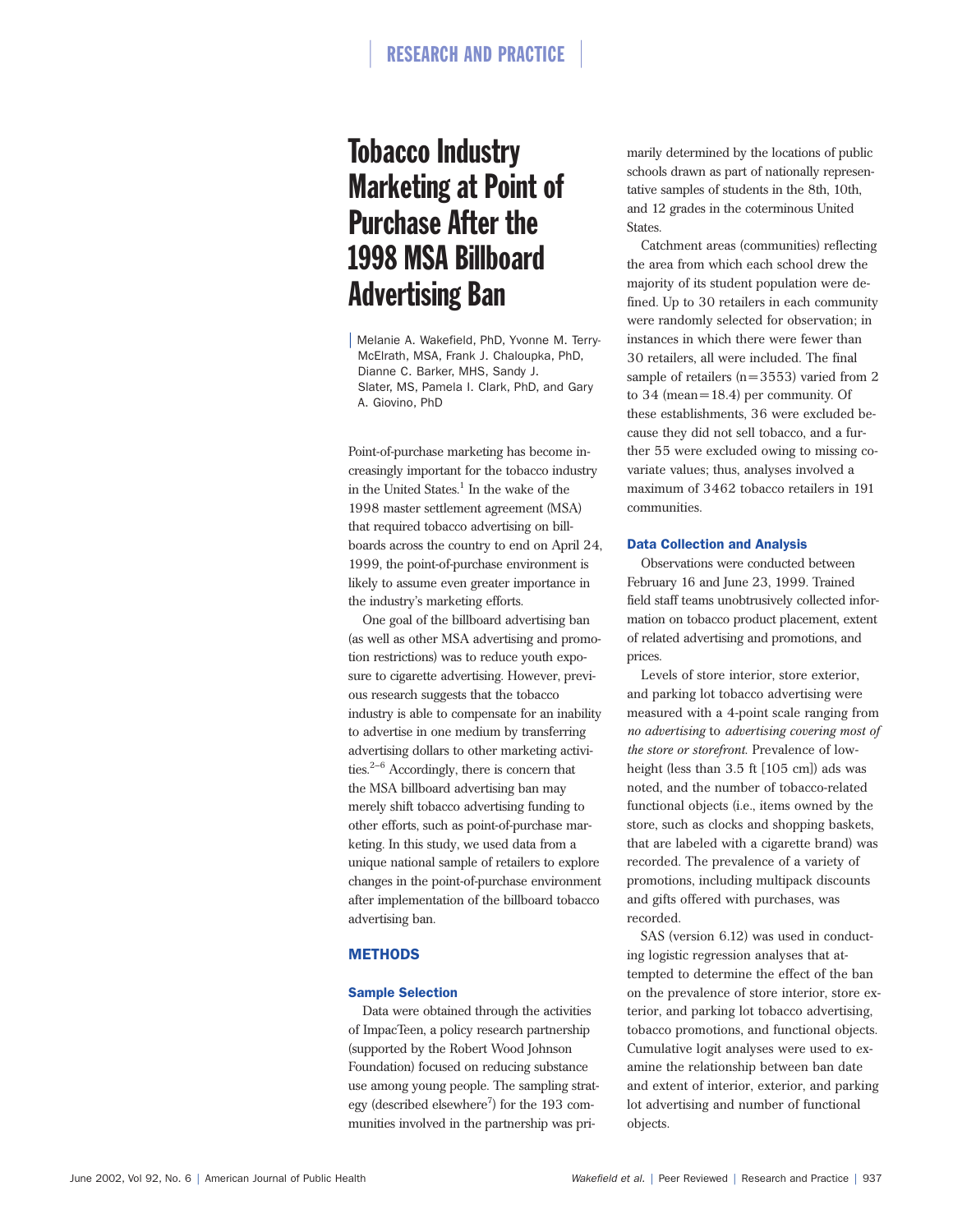#### **TABLE 1—Characteristics of Communities and Retailers**

| Characteristic                    | Retailers, %<br>$(n = 3462)$ |  |
|-----------------------------------|------------------------------|--|
| Population density                |                              |  |
| Large city                        | 16.3                         |  |
| Midsize city                      | 11.0                         |  |
| Urban fringe, large city          | 33.0                         |  |
| Urban fringe, midsize city        | 12.7                         |  |
| Large/small town                  | 15.9                         |  |
| Rural                             | 11.0                         |  |
| Tobacco control                   |                              |  |
| States without programs           | 70.5                         |  |
| States with programs <sup>a</sup> | 29.5                         |  |
| Store type                        |                              |  |
| Convenience                       | 12.4                         |  |
| Convenience/gas                   | 34.5                         |  |
| Gas station                       | 7.5                          |  |
| Mom/pop store                     | 3.3                          |  |
| Grocery store                     | 9.1                          |  |
| Supermarket                       | 9.0                          |  |
| Drug store                        | 9.6                          |  |
| Liquor store                      | 8.5                          |  |
| Tobacco store                     | 2.0                          |  |
| Other                             | 4.1                          |  |
| Store size, No. of cash registers |                              |  |
| 1                                 | 61.0                         |  |
| 2                                 | 17.2                         |  |
| $\geq$ 3                          | 21.7                         |  |

<sup>a</sup>Arizona, California, Florida, Massachusetts, Maine, Oregon.

#### RESULTS

Table 1 shows characteristics of the sample. Observations were made in 1484 stores (43%) before April 24, 1999, and 1978 stores (57%) were observed on or after that date.

Table 2 indicates that, in comparison with tobacco retailers observed before the billboard ban, those observed thereafter evidenced significant increases in the prevalence of interior tobacco advertising and the prevalence and extent of exterior tobacco advertising. Highly significant increases were found in the prevalence of all 3 types of cigarette promotions and the number of tobacco-related functional objects. However, there was no significant change in the extensiveness of interior advertising, low-height advertising, or parking lot advertising.

#### **DISCUSSION**

The increases observed here in point-ofpurchase marketing over a relatively short period of time probably reflect responses to changes in the tobacco marketing regulatory environment, particularly the prohibition of billboard advertising and restrictions on event sponsorships and related advertising (e.g., auto racing, concerts) after implementation of the MSA provisions. Our results are consistent with those of other research demonstrating that as long as tobacco advertising restrictions are incomplete, significant reductions in overall marketing efforts are unlikely to be achieved. This explains why only comprehensive advertising bans are associated with reductions in smoking.<sup>6</sup> Point-of-purchase marketing organizations have noted that the billboard ban is expected to translate into millions of extra revenue dollars for point-of-purchase marketers.<sup>8</sup>

Point-of-purchase advertising increases are of particular concern to those seeking reductions in smoking among teenagers. There is growing evidence that cigarette advertising and promotions increase youth smoking $9-15$ and that youths are more responsive to such marketing than are adults.<sup>4</sup> Research shows that tobacco advertising has both predisposing and reinforcing effects on youth smoking, acting as an inducement to experimentation with smoking as well as reinforcing continued progression toward regular smoking.<sup>12</sup> For example, one study showed that, in comparison with students who saw pictures of stores with no tobacco advertising, students exposed to photographs of stores with tobacco ads perceived that tobacco was significantly easier to acquire, believed more of their peers had tried and approved of smoking, and expressed weaker support for tobacco control policies such as advertising restrictions and cigarette price increases.16

Also, a merchant intervention study conducted in Baltimore, Md, showed that youths were more likely to attempt cigarette purchases in stores with exterior cigarette advertising depicting models who were youthful in appearance than in stores without similar ads.<sup>17</sup> In that 3 of 4 teenagers visit a convenience store at least once per week,<sup>18</sup> these research studies suggest that the point-of-purchase environment may have important influences on youths in terms of making tobacco use seem normative and, ultimately, increasing the likelihood of smoking initiation.

In conclusion, evidence suggests that point-of-purchase advertising and promotions have increased since implementation of the MSA billboard tobacco advertising ban. These increases, at least in part, are likely to have resulted from the shifting of resources once spent on billboard advertising to other marketing efforts. As a result of this shift, the intended effect of the billboard advertising ban may not be realized, because overall exposure to advertising and promotions may not be reduced. Further research is needed to examine the impact of the billboard ban and other MSA restrictions on tobacco company marketing strategies and on youth and adult smoking.  $\blacksquare$ 

#### About the Authors

*Melanie A. Wakefield is with the Center for Behavioral Research in Cancer, Anti-Cancer Council of Victoria, Melbourne, Victoria, Australia. Yvonne M. Terry-McElrath is with the Institute for Social Research, University of Michigan, Ann Arbor. Frank J. Chaloupka and Sandy J. Slater are with the Health Research and Policy Centers, University of Illinois at Chicago. Frank J. Chaloupka is also with the Department of Economics, University of Illinois at Chicago. Dianne C. Barker is with Barker Bi-Coastal Health Consultants, Calabasas, Calif. Pamela I. Clark is with Battelle Centers for Public Health Research and Evaluation, Baltimore, Md. Gary A. Giovino is with the Department of Cancer Prevention, Epidemiology, and Biostatistics, Roswell Park Cancer Institute, Buffalo, NY.*

*Requests for reprints should be sent to Melanie A. Wakefield, PhD, Center for Behavioral Research in Cancer, Anti-Cancer Council of Victoria, 1 Rathdowne St, Carlton, Victoria 3053, Australia (e-mail: melanie. wakefield@cancervic.org.au).*

*This article was accepted March 19, 2001.*

*Note. The views expressed in this article are those of the authors and do not necessarily reflect the views of the Robert Wood Johnson Foundation.*

#### **Contributors**

M.A. Wakefield contributed to developing the survey instruments, supervised the analysis, and wrote the article. Y.M. Terry-McElrath undertook the data analysis and contributed to the writing of the article. F.J. Chaloupka and D.C. Barker conceived the study. F.J. Chaloupka, D.C. Barker, S.J. Slater, P.I. Clark, and G.A. Giovino contributed to developing the survey instruments and analyzing the data and assisted in the writing of the article.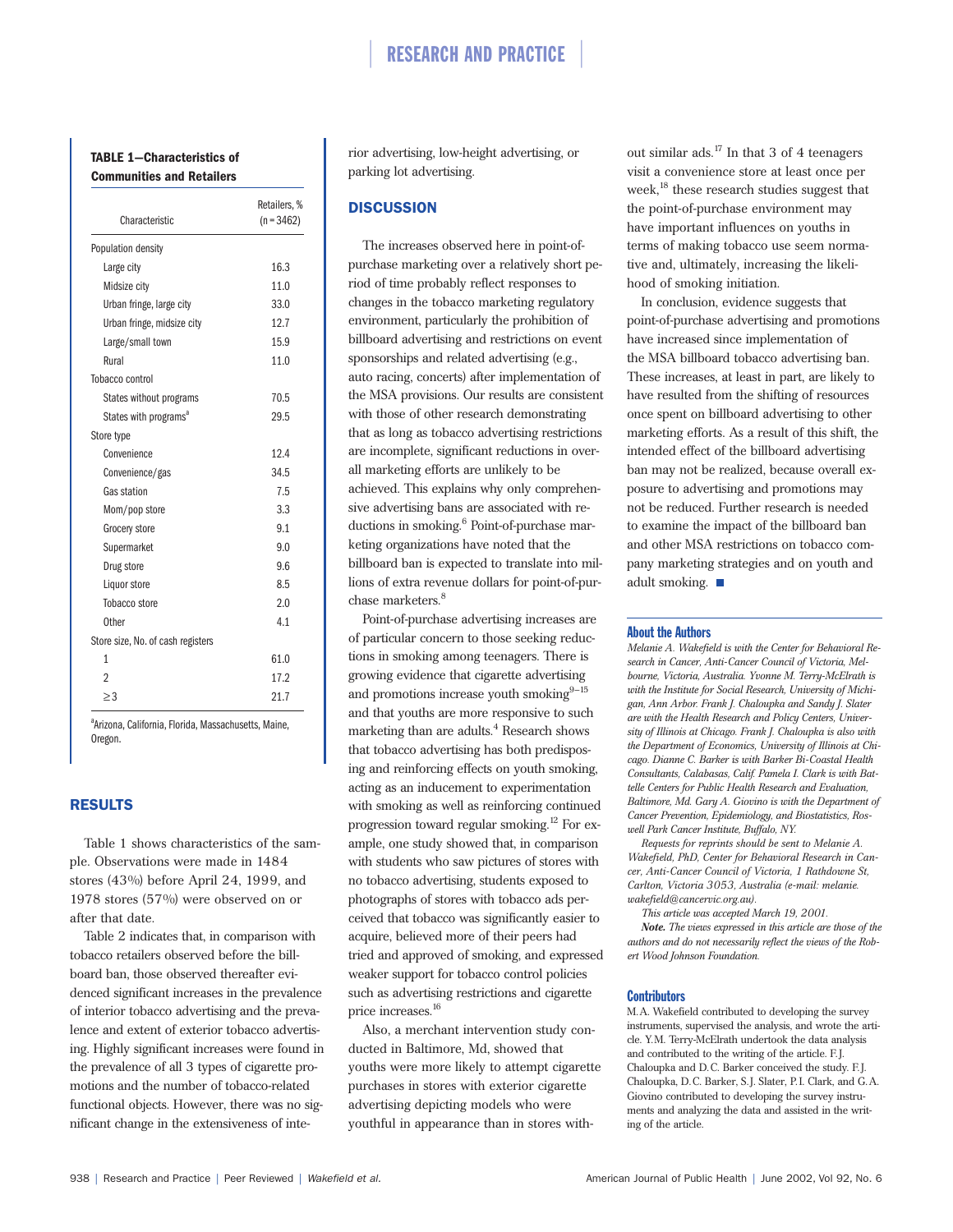#### **TABLE 2—Regression Analyses: Association of Tobacco Advertising and Promotion Variables With Date of Ban**

| <b>Dependent Variable</b>                 | No. of<br><b>Stores</b> | Preban, % | Postban, % | <b>Unadjusted OR</b><br>$(95% \text{ Cl})$ | P    | Adiusted OR <sup>a</sup><br>$(95% \text{ Cl})$ | P    |
|-------------------------------------------|-------------------------|-----------|------------|--------------------------------------------|------|------------------------------------------------|------|
|                                           |                         |           |            |                                            |      |                                                |      |
| Interior ads                              | 3424                    |           |            | 1.09(0.95, 1.25)                           | .210 | 1.08 (0.94, 1.25)                              | .292 |
| Free of any ads                           |                         | 24.0      | 20.4       |                                            |      |                                                |      |
| Ads limited to where sold                 |                         | 57.5      | 62.1       |                                            |      |                                                |      |
| High levels of ads <sup>b</sup>           |                         | 18.6      | 17.6       |                                            |      |                                                |      |
| Low-height tobacco ads                    | 2646                    | 44.3      | 43.3       | 0.96(0.82, 1.12)                           | .592 | 1.02(0.86, 1.20)                               | .846 |
| Exterior ads, any vs none                 | 3401                    | 55.2      | 59.9       | 1.22(1.06, 1.40)                           | .006 | 1.22(1.03, 1.44)                               | .020 |
| <b>Exterior ads</b>                       | 3401                    |           |            | 1.29(1.13, 1.46)                           | .000 | 1.30(1.12, 1.50)                               | .001 |
| Free of any ads                           |                         | 44.8      | 40.1       |                                            |      |                                                |      |
| <5 ads, each <30 cm in any dimension      |                         | 20.3      | 17.5       |                                            |      |                                                |      |
| High levels of ads <sup>c</sup>           |                         | 34.9      | 42.4       |                                            |      |                                                |      |
| Parking lot ads, any vs none <sup>d</sup> | 1421                    | 41.1      | 39.8       | 0.95(0.76, 1.17)                           | .613 | 1.02(0.81, 1.27)                               | .877 |
| Parking lot ads <sup>d</sup>              | 1421                    |           |            | 1.10(0.89, 1.35)                           | .396 | 1.19(0.95, 1.47)                               | .128 |
| Free of any ads                           |                         | 58.9      | 60.3       |                                            |      |                                                |      |
| <5 ads, each <30 cm in any dimension      |                         | 15.6      | 6.2        |                                            |      |                                                |      |
| High levels of ads <sup>c</sup>           |                         | 25.5      | 33.6       |                                            |      |                                                |      |
| Promotions, any vs none                   | 3414                    | 43.3      | 52.0       | 1.42 (1.24, 1.63)                          | .000 | 1.65(1.42, 1.92)                               | .000 |
| Promotions, specific types                |                         |           |            |                                            |      |                                                |      |
| Multipack promotions, 1 or more           | 3424                    | 23.4      | 27.1       | 1.22(1.04, 1.43)                           | .014 | 1.38(1.17, 1.64)                               | .000 |
| Gift-with-purchase promotions, 1 or more  | 3423                    | 3.8       | 8.5        | 2.36 (1.73, 3.23)                          | .000 | 2.51(1.81, 3.47)                               | .000 |
| Cents-off promotions, 1 or more           | 3415                    | 32.3      | 40.4       | 1.43 (1.24, 1.64)                          | .000 | 1.65(1.41, 1.92)                               | .000 |
| Functional objects, any vs none           | 3434                    | 65.9      | 72.8       | 1.38(1.19, 1.60)                           | .000 | 1.63(1.38, 1.93)                               | .000 |
| <b>Functional objects</b>                 | 3434                    |           |            | 1.36(1.20, 1.54)                           | .000 | 1.57(1.38, 1.79)                               | .000 |
| None                                      |                         | 34.1      | 27.2       |                                            |      |                                                |      |
| $1 - 2$                                   |                         | 33.7      | 33.6       |                                            |      |                                                |      |
| $3 - 4$                                   |                         | 17.7      | 20.9       |                                            |      |                                                |      |
| $\geq 5$                                  |                         | 14.6      | 18.2       |                                            |      |                                                |      |

*Note.* OR = odds ratio; CI = confidence interval.

<sup>a</sup>Adjusted for store type, number of cash registers (proxy for store size), urbanicity of community, and presence of statewide tobacco control program in April 1999.

<sup>b</sup>Combination of "has ads in sections of the store distinctly separate from where product sold" and "has ads covering almost all available space throughout the store."

Combination of "had less than 5 ads, but one or more is larger than 30 cm in any dimension" and "has 5 or more ads."

<sup>d</sup>Includes only stores with parking lots (gas stations and convenience stores selling gas), n = 1454.

### Acknowledgments

This research was supported by a grant from the Robert Wood Johnson Foundation to the University of Illinois at Chicago, as part of the foundation's Bridging the Gap Initiative.

We wish to thank members of the ImpacTeen Research Group for input into instrument design, Jaana Myllyluoma and the team at Battelle Centers for Public Health Research and Evaluation for data collection, and Erin Ruel for advice on data analysis.

#### **References**

1. *Report to Congress for 1997, Pursuant to the Federal Cigarette Labeling and Advertising Act*. Washington, DC: Federal Trade Commission; 1999.

2. Warner KE. *Selling Smoke: Cigarette Advertising and Public Health*. Washington, DC: American Public Health Association; 1986.

3. *Reducing the Health Consequences of Smoking: 25 Years of Progress. A Report of the Surgeon General*. Rockville, Md: Public Health Service; 1989.

4. Pollay RA, Siddarth S, Siegel M, et al. The last straw? Cigarette advertising and realized market shares among youth and adults, 1979–1993. *J Marketing.* 1996;60:1–16.

5. Saffer H. Economic issues in cigarette and alcohol advertising. *J Drug Issues.* 1998;28:781–793.

6. Saffer H, Chaloupka F. Tobacco advertising: economic theory and international evidence. *J Health Economics.* 2000;19:1117–1137.

7. Wakefield MA, Terry YM, Chaloupka FJ, et al. Changes at the point-of-sale for tobacco following the 1999 tobacco billboard ban. Available at: http:// www.uic.edu/orgs/impacteen/pub\_fs/htm. Accessed February 26, 2001.

8. *Promo Sourcebook Supplement.* Englewood, NJ: Point of Purchase Advertising Institute; 1999.

9. Pierce JP, Lee L, Gilpin EA. Smoking initiation among adolescent girls, 1988 through 1994: an association with targeted advertising. *JAMA.* 1994;271: 608–611.

10. Pierce JP, Gilpin E. A historical analysis of tobacco marketing and the uptake of smoking by youth in the United States: 1890–1977. *Health Psychol.* 1995;14:1–9.

11. Feighery EC, Borzekowski DLG, Schooler C, Flora J. Seeing, wanting, owning: the relationship between receptivity to tobacco marketing and smoking susceptibility in young people. *Tob Control.* 1998;7:123–128.

12. *Preventing Tobacco Use Among Young People: A Report of the Surgeon General*. Rockville, Md: Public Health Service; 1994.